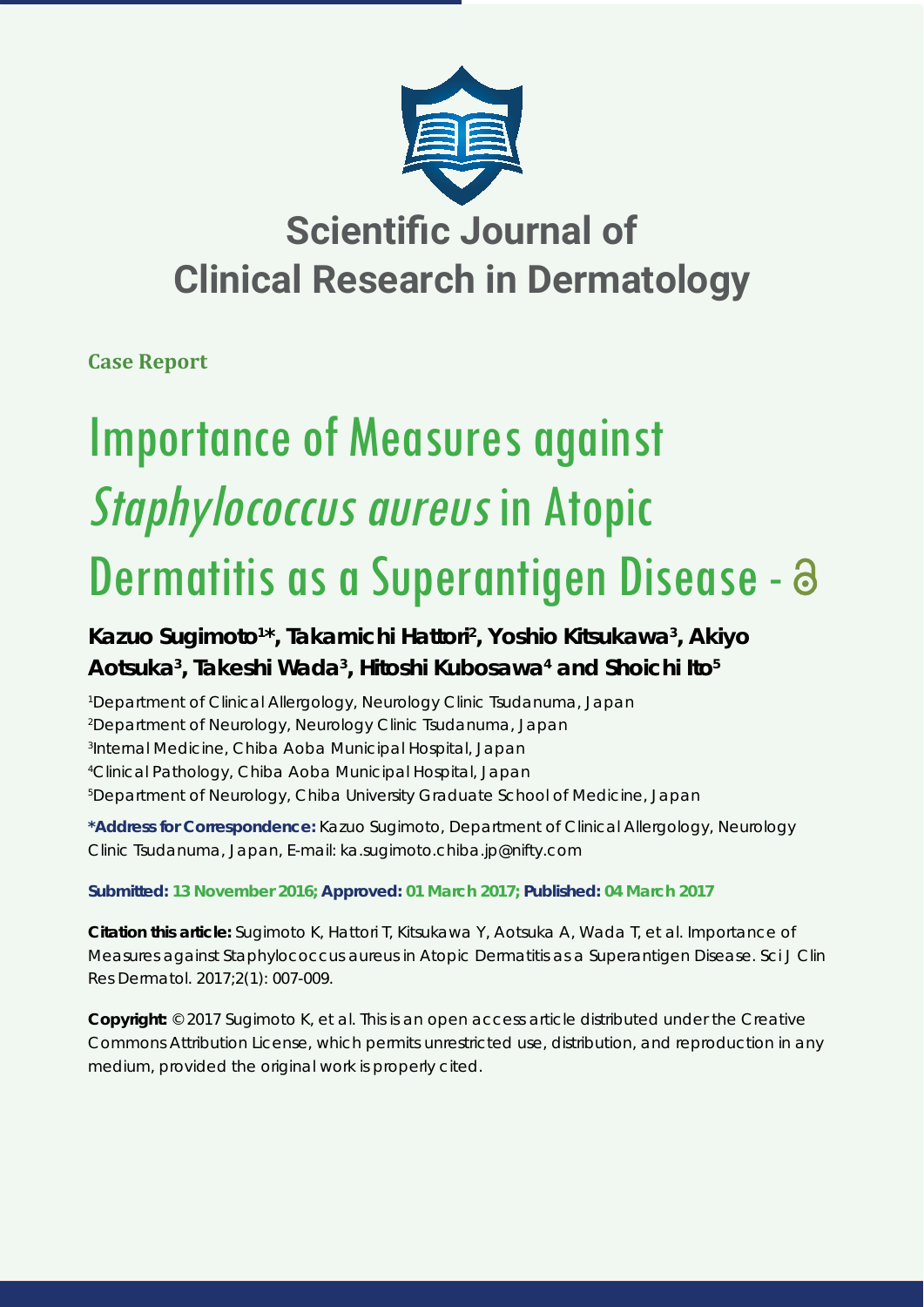#### **ABSTRACT**

Patients with AD showed high incidence of duodenitis and cervical spine as a disorder other than skin. We experienced many cases where treatment resulted in improvement of eruptions of AD and other disorders other than skin were alleviated. We also experienced patients with AD with duodenitis normalized by repeated testing. In the same case of AD, many disorders of the organs of the duodenum and the cervical spine were observed. The toxin produced by S. aureus detected from the skin of patients with AD was high rate.

**Keywords:** Atopic dermatitis; Staphylococcus aureus; Superantigen; Disinfectant; IgE antibodies to SEA and SEB

#### **BACKGROUND**

There are reports that *Staphylococcus aureus* (*S. aureus*) is involved in the onset and exacerbation of Atopic Dermatitis (AD) [1]. In the United States bleach bath therapy is incorporated into the guidelines for treatment of AD. For these reasons, measures against *S. aureus* in AD are important. In addition to skin, Yamada et al. [2] reported inflammation of intestinal tract for patients with AD, and Kira et al. [3] reported inflammation of the cervical vertebrae. Kino et al. [4] reported inflammation in the colon of infants with AD. Ito et al. [5] reported the neurologic findings and Magnetic Resonance Imaging (MRI) of patients with AD; they concluded that AD might become the risk factor in disc degeneration. IgE antibody titer to the toxin which is produced by *S. aureus* is able to reflect the pathogenesis of AD as shown in a number of reports[6-9].

#### **METHOD**

In addition to the conventional treatment with topical steroids and moisturizing agents for AD patients the researchers treated S. aureus using disinfectants, such as Isodine<sup>®</sup> solution [10]. As a result, short term improvements in patients' skin rash were seen. For patients who wish to be examined among AD patients, patients with abnormalities such as neurological reflex were further examined for MRI of the cervical vertebrae. In addition, endoscopic examination including duodenal biopsy was performed for those who wanted examination among patients with AD. Detection of toxins produced by *S. aureus* was also examined by Polymerase Chain Reaction (PCR) method in *S. aureus* specimens detected from rashes of patients with AD. We also examined IgE antibodies to Staphylococcal Enterotoxins A (SEA) and Staphylococcal Enterotoxins B (SEB) of AD patients over time.

#### **RESULTS**

Regarding the neurological abnormalities that are sometimes seen in patients with AD, we identified neurological abnormalities in 89 patients of 110 AD patients (80.9%). Using MRI, we also observed an abnormality in the cervical spine of 54 patients of 69 AD patients (78.2%) who showed a neurological abnormality.

We have observed 21 patients of the 32 AD patients (65.6%) in the damage of both the duodenum and the cervical spine. We also observed duodenitis in 43 of 53 duodenal - biopsied AD patients. Along with the improvement of the rash by Staphylococcal disinfection skin care method for AD that we have developed [10], of 12 patients with repeated duodenum biopsies, the duodenitis had normalized in five cases [11]. We have already reported detection rate of toxin using PCR from *S. aureus*, which is detected from patients with AD who visited our hospital. The detection rates of staphylococcal enterotoxins A, B, C and E were 9.7, 55.6, 7.7 and 30.6%, respectively. The detection rate of toxic shock syndrome toxin 1 was 6.6% and those of exfoliative toxins A and B were 4.1 and 1.5%. The total detection rate of toxins was 80.1% from 196 *S. aureus* strains [11].

#### **DISCUSSION**

We developed a treatment regimen that uses a disinfectant against *S. aureus* detected from the skin of a patient with AD as a general treatment for the treatment of AD; we have reported some effects [10-13]. There is also a report that *S. aureus* is involved in the onset and exacerbation of AD[1]. In the United States bleach bath therapy is incorporated into the guidelines for treatment of AD. For these reasons, measures against *S. aureus* in AD are important. *S. aureus* produces toxins at a high rate. Produced toxin acts as a Superantigen [15] to humans. Ochi et al. [16] reported that superantigen is involved in disorders of the cervical spine. In patients with AD, many disorders of the intestinal tract and cervical vertebrae are found in addition to the skin. In the same patient with AD, there were many cases in which disorder of the intestinal tract and cervical vertebrae was observed in addition to the skin, and the frequency was high, and we experienced cases where the disorder became normal when worried by treatment. We also experienced a number of cases in which treatment with IgE antibodies to SEA and SEB of patients with AD improves over time by treatment [6-9]. Last year, authors had reported for the first time in the world that AD may be one of the Superantigen Diseases [17]. The Journal of Pharmaceutical Microbiology titled *Staphylococcus aureus*  vs. AD published in April 2016 was published [18].

#### **CONCLUSION**

Lesions of patients with atopic dermatitis were not only in the skin but also in the intestinal tract and the cervical vertebrae with high - frequency disorder. A high rate of *S. aureus* is detected from rash in patients with AD. *S. aureus* produces toxins. The detection rate of toxin produced by *S. aureus* is high, and toxin acts on people as superantigens. IgE antibodies to SEA and SEB are improved by improvement of the eruption. For these reasons, AD was proposed as the world's first super-antigenic disease last year [17]. From now on, it seems indispensable to introduce a treatment which takes wide countermeasures against *S. aureus* in the treatment of AD [10-14,17- 19].

#### **REFERENCES**

- 1. Kobayashi T, Glatz M, Horiuchi K, Kawasaki H, Akiyama H, Kaplan DH, et al. Dysbiosis and Staphylococcus aureus Colonization Drives Inflammation in Atopic Dermatitis. Immunity. 2015; 42: 756-66. https://goo.gl/CHqMGG
- 2. Yamada H, Izutani R, Chihara J, Yudate T, Matsukura M, Tezuka T. RANTES mRNA expression in skin and colon of patients with atopic dermatitis. Int Arch Allergy Immunol. 1996; 111(suppl 1): 19-21. https://goo.gl/0iGLWR
- 3. Kira J, Yamasaki K, Kawano Y, Kobayashi T Acute myelitis associated with hyperIgEemia and atopic dermatitis. Neurol Sci. 1997; 148: 199-203. https://goo.gl/QRR7eG
- 4. Kino M, Kojima T, Yamamoto A, Sasal M, Taniuchi S, Kobayashi Y. Bowel